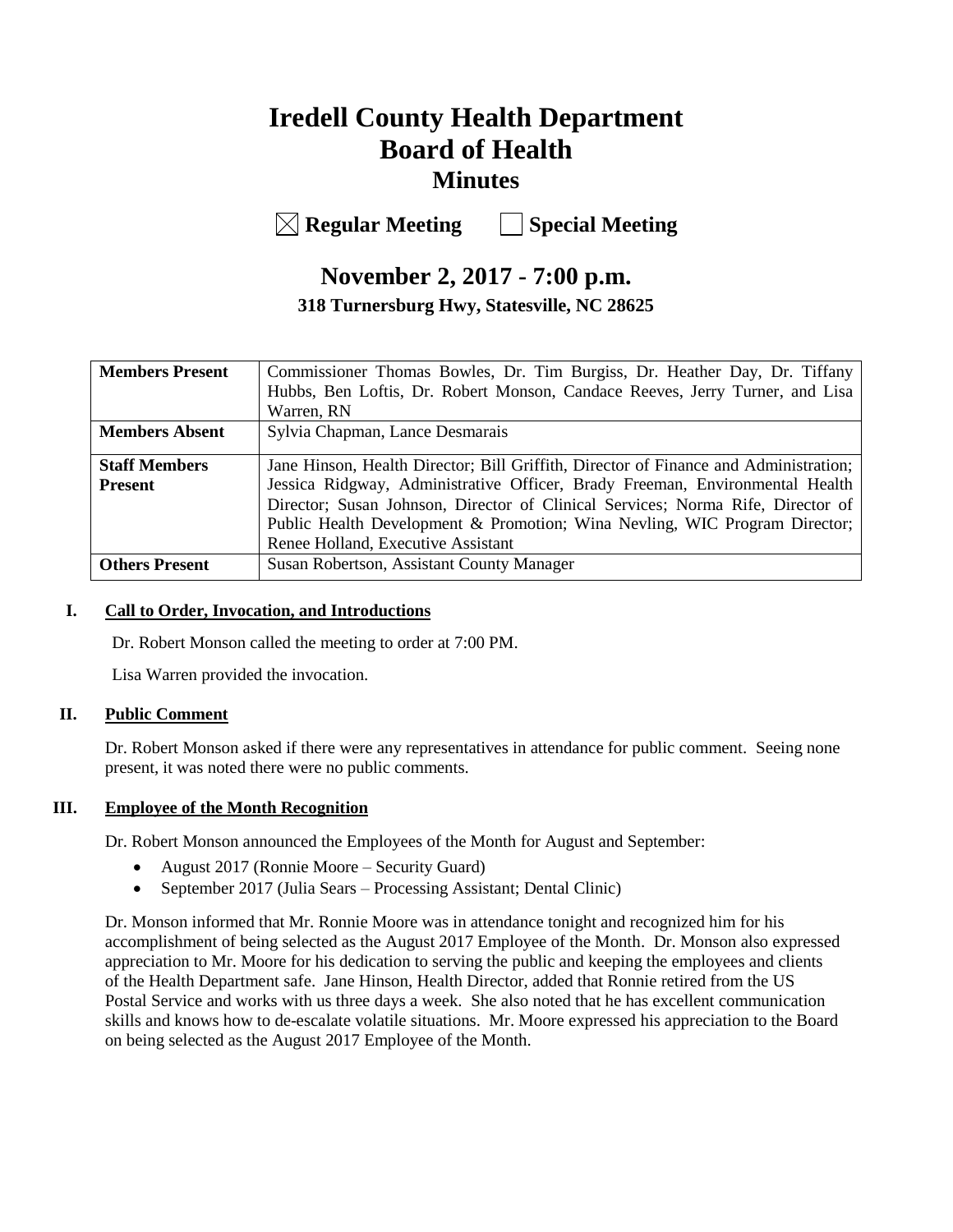Iredell County Health Department November 2, 2017 Page 2 of 11

#### **IV. Board Education:**

Wina Nevling, Director of WIC Nutrition provided an educational presentation on the WIC Program. She explained that WIC is a Special Supplemental Nutrition Program for Women, Infants, and Children and is funded by the United States Department of Agriculture. She informed that the WIC Program is for children up to 5 years of age, infants, pregnant women, breastfeeding women who have had a baby in the last 12 months and non-breastfeeding women who have had a baby in the last 6 months. She also discussed eligibility requirements and highlighted some of the services that WIC provides, which include Nutrition Education, Breastfeeding Support, Healthy Foods, and Healthcare Referrals. She noted that the State supplies a limited number of Breastfeeding Pumps to distribute to those mothers who are breastfeeding. Wina also informed that numerous studies show that WIC is effective and helps reduce the number of premature births, low birth-weight babies, fetal and infant deaths as well as the incidence of low-iron anemia. She also noted that WIC helps increase access to prenatal care, women's consumption of key nutrients, immunization rates, diet quality improvement and access to regular health care as well. Wina highlighted benefits provided by WIC such as nutrition education, breastfeeding support, healthy foods and healthcare referrals. She then explained the process of eligibility requirements and noted some of the approved food items that are available to WIC clients which are listed on the Food Instrument Voucher. She informed that the approved infant formula is Similac. Next, she discussed the Cash Value Voucher emphasizing this voucher has a set dollar amount based on certain criteria of the recipient. She continued by stating this voucher could be used for the purchase of fresh or frozen fruits and vegetables but emphasized that the items must meet the guidelines of approval. Wina also informed that the State has initiated a Pilot Program to implement the roll-out of Electronic Benefits beginning November 1, 2017 – December 31, 2017. She stated that Iredell County is set to roll-out electronic benefits to WIC participants on April 22, 2018. She also shared that in 2016, the total amount of WIC Food Instruments and Cash Value Vouchers cashed in Iredell County was approximately \$2.6 million dollars. She then discussed other responsibilities of the WIC Program which include authorizing new WIC Vendors/Stores as well as assisting and monitoring all WIC Vendors/Stores throughout Iredell County. She also demonstrated a few of the Nutrition Education tools they provide to recipients to assist with promoting a healthy lifestyle and prevent obesity. *(Water Bottles for Women and Meal Portion Plates for Children)* 

Wina asked if there were any questions related to the information presented regarding the WIC Nutrition Program.

Dr. Robert Monson asked what the total number of participants was for Iredell County. Wina responded there are approximately 3,500 individual participants on an annual basis. Dr. Monson then asked if more individuals would qualify for the WIC Program. Wina informed that certainly, she would estimate that more individuals could benefit from the program but noted that it has become more difficult to reach the targeted population with the recent electronic application process implementation at Department of Social Services. Wina did state that she and her staff are continually seeking outreach opportunities to promote the Program.

Commissioner Thomas Bowles questioned the cost of the breastfeeding machines. Wina informed that these machines retail on Amazon for approximately \$2,000. She noted that the State cost is \$1,000 but reminded that the State supplies a limited quantity to each County and there is no cost incurred by the County for these machines.

Commissioner Bowles questioned if an infant is allergic to Similac products, what type of replacement options are available for infant formula. Wina informed that in certain circumstances where a substitution of formula is needed due to a medical condition, the participant's Pediatrician may write a prescription for a medically approved infant formula product that is offered by the program.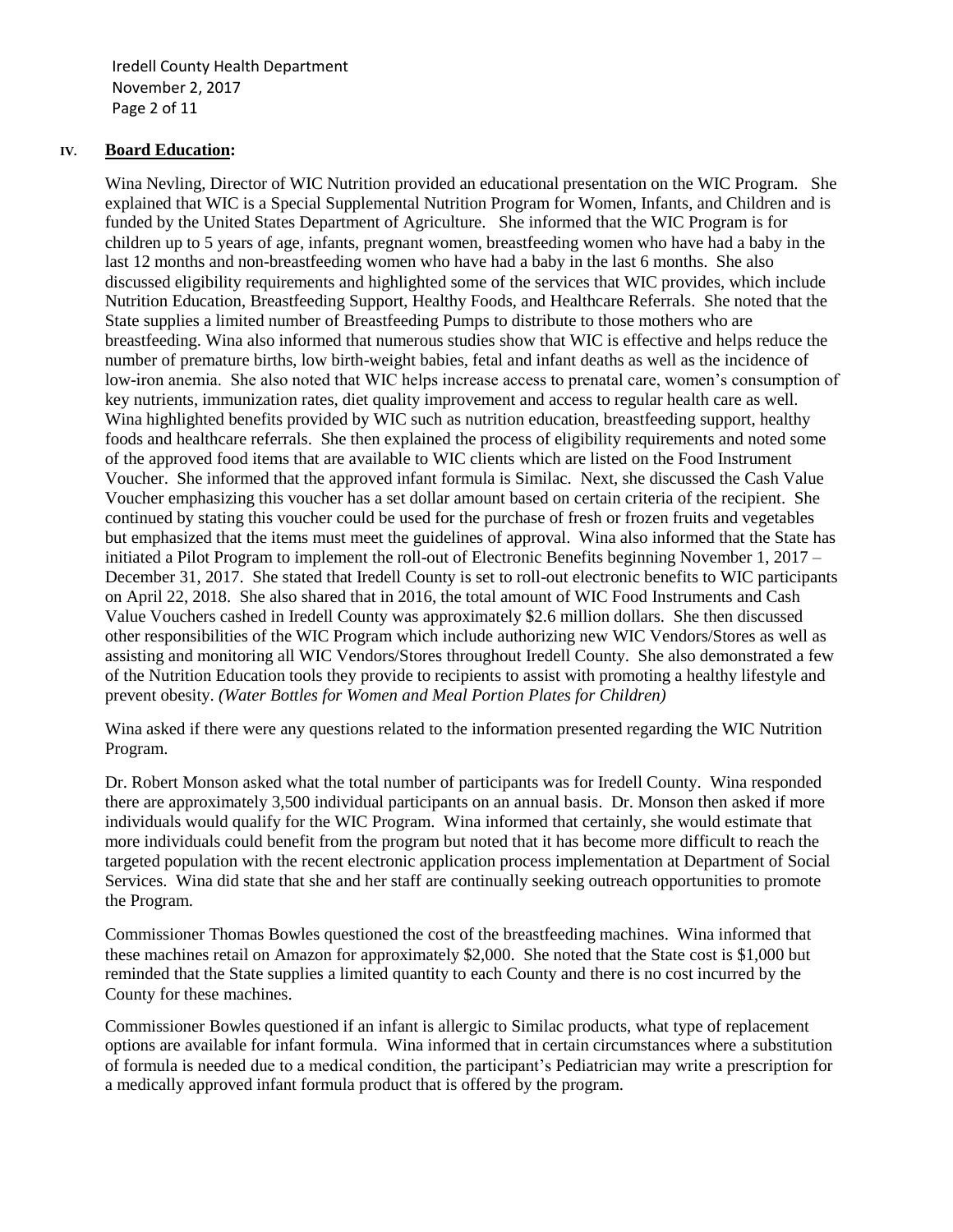Iredell County Health Department November 2, 2017 Page 3 of 11

#### **V. Consent Agenda Items for Action** *(Attachment 1 and Attachment 2)*

Dr. Robert Monsonasked the board members if they had reviewed the consent agenda items for approval and asked if there were any questions or concerns with regards to the minutes from the August 10, 2017 Board of Health Meeting (noted as Attachment 1) or the addition of new codes and fees for Clinical Services (noted as Attachment 2).

Hearing no comments, Dr. Monson then asked for a motion to approve the consent agenda items.

*A motion to approve the Consent Agenda items was made by Candace Reeves and seconded by Dr. Tiffany Hubbs. Voting: Ayes- 9 ; Nays- 0.*

#### **VI. Items for Discussion and Action**

#### **a. Discussion of Repeal of Rabies Control Rule** *(Attachment 3 – Jane Hinson)*

Jane reminded the Board that in November 2016 they approved the Rabies Control Rule which adopted the National Association of Public Health Veterinarians Compendium. She noted that the State of NC adopted the Compendium in legislation in July 2017 to be effective October 1, 2017. With this new law, it has been recommended by the State that the Board of Health repeal our rule since we now have a State Law that does the same thing. Jane informed that in order to do this, we have to follow certain processes with regards to Public Notice, as well as post an ad in the newspaper. The Board could vote on this issue at the next meeting. However, Jane informed that the Board could make a motion to proceed with placing a public notice in the paper to allow the public an opportunity to speak on this issue at our next Board of Health Meeting in December.

Commissioner Thomas Bowles questioned if the Board was in favor of making a motion to announce a Public Hearing related to the possible abolishment of the Rabies Control Rule at the next Board of Health Meeting. Jane stated the reason for abolishing the rule is that we now have a State Law therefore we do not need a local Board of Health rule.

There were no other questions related to the repeal of the Rabies Control Rule.

Dr. Monson asked for a motion to proceed with posting a Public Notice for discussion of abolishing the Rabies Control Rule at the next Board of Health Meeting scheduled on December 14, 2017.

*A motion to post a Public Notice and discuss the issue of abolishing the Rabies Control Rule during the December 2017 BOH Meeting was made by Dr. Tim Burgiss and seconded by Dr. Tiffany Hubbs. Voting: Ayes- 9 ; Nays- 0.*

#### **b. Request Approval for the Work Force Development Policy & Plans / Employee Engagement & Satisfaction Survey Results and Action Plan** *(Attachment 4 –Norma Rife)*

Norma Rife presented the Work Force Development Policy & Plans along with the Employee Engagement Satisfaction Survey Results and Action Plans highlighting the following information which is required for Public Health Accreditation Standards. She stated that this Policy touches over ten (10) accreditation benchmark activities. She further stated that this is a workforce policy and plan that develops staff noting that it addresses training, continuing education as well as leadership development. She reported that Public Health is a dynamic field and the latest practices and new scientific information must be incorporated into the Health Department operations. She also emphasized that we want to assure that we have a competent workforce. She informed that the Workforce Development Policy promotes staff access to training and reflects the requirements per discipline and addresses trainings that are encouraged for certain leadership positions and disciplines. Norma then referred to page four (4) of the document noting that the chart outlines the Health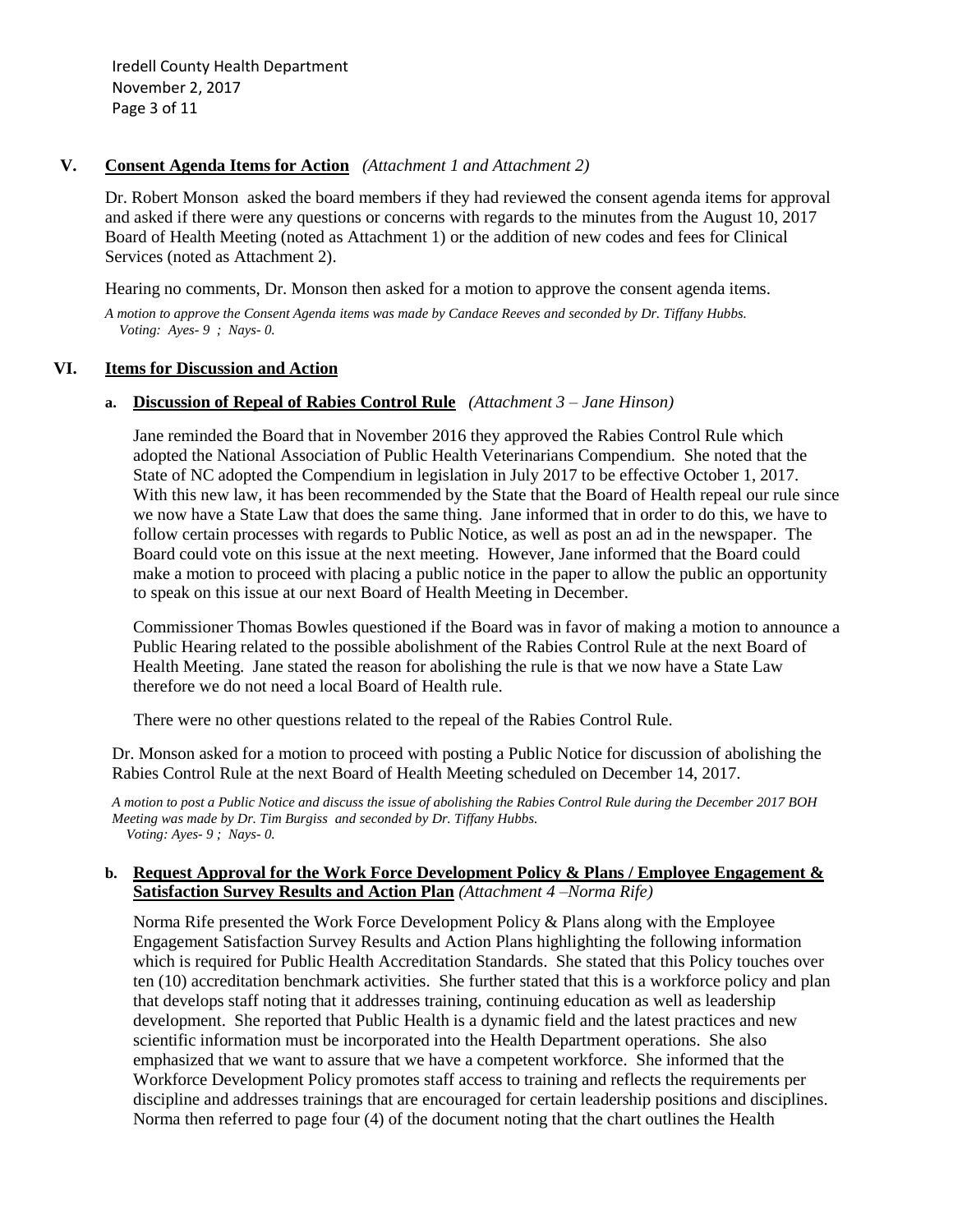Iredell County Health Department November 2, 2017 Page 4 of 11

Department employee demographics and noted that we are closely aligned with the County race demographics. She noted on page 5 that 32% of the Health Department workforce is at or approaching retirement age. She also stated that enhancing skills and retaining all employees are important. The organization tries to take steps to preserve and enhance public health knowledge, skills and abilities to best plan and react to the needs of the community. She then referred to the chart on page five (5) highlighting that we have a total of 110 FTE's noting the breakdown of the different work disciplines. Norma briefly discussed the Health Department turnover trend emphasizing that it has reduced, referring to page seven (7) noting that we are down to 10% from 14.5% last fiscal year. She referred to page eight (8) for a breakdown of the actual turnover numbers related to 9 resignations, 1 retirement and 1 termination.

Next, Norma presented a PowerPoint and discussed the Employee Engagement & Satisfaction Survey Comparison for FY 14-15, FY 15-16 and FY 16-17. She highlighted some of the areas and referred to data and scores as color coded (page 9). She also informed that 100% team member participation is required and at the time of the survey, we had 96 team members with 100% response. She continued by stating that most employee satisfaction survey categories reflected significant improvement and favorable responses compared to 2016. She states these improvements range from an increase of 1% to 12% for survey categories. She then referred to the slide noting that everything highlighted in yellow reflects improvement from 2016 to 2017. She also referred to the color coded chart as follows: Green (90-100); Blue (80-89); Orange (70-79) and Red are scores below 69. She noted the increase in score from 76% to 93% in the category of team members taking on new tasks as well as the significant improvement of team members accepting change increasing from 66% in 2015 to 89% in 2017. She referred to the increase from 2016 to 2017 in the Safe Work Environment reminding Board members that in 2016 the survey was taken after the shooting incident in California which resulted in a lower score at that time. Norma reported that overall, the survey outcome resulted in improvements in most areas and highlighted that we are most proud of the increase in the overall sectional morale from 66% in 2015 to 78% in 2016 and at 83% in 2017 and improved morale within the last year from 61% in 2015 to 74% in 2016 to 80% in 2017. She stated that it is exciting to see this improvement and growth in the organization. Norma reminded of the purpose of why we are here and that is to work with the Public to serve them regardless of what division or program area you are in. She then discussed two areas of improvement that we need to work on as a result of the survey and noted those areas as follows: Communication Excellence and Customer Service Excellence. She informed that we do a really good job of valuing our customers but noted that we could always do better. She emphasized that the main goal and the purpose of why we are here is to provide excellent customer service to the citizens we serve. She then noted some of the accomplishments that the Leadership Team has worked on so far and will continue to work on in the future is the development of the Supervisor's Handbook as well as the HR Tool-kit. She also noted that we will continue to work on our action plans related to trust and communication related trainings as well. *(See attached copy of Slides)*

Jane Hinson commented that the Health Department has been doing 6-month mid-year evaluations for the past three years.

Norma then referred to the orientation process of onboarding new team members and emphasized that supervisors meet with those new hires at 30 days and 90 days to discuss how job is going and to engage in conversation to ensure employee is successful in their position.

Norma also mentioned that leadership reviews agency data and looks for opportunities for improvement. She informed of current and future improvement activities such as annual Leadership Team Strategic Planning, scheduled retreats based on training needs, Leadership Team of nineteen (19) completing a Book Study, Leadership LeaderCast Now Subscription, as well as the annual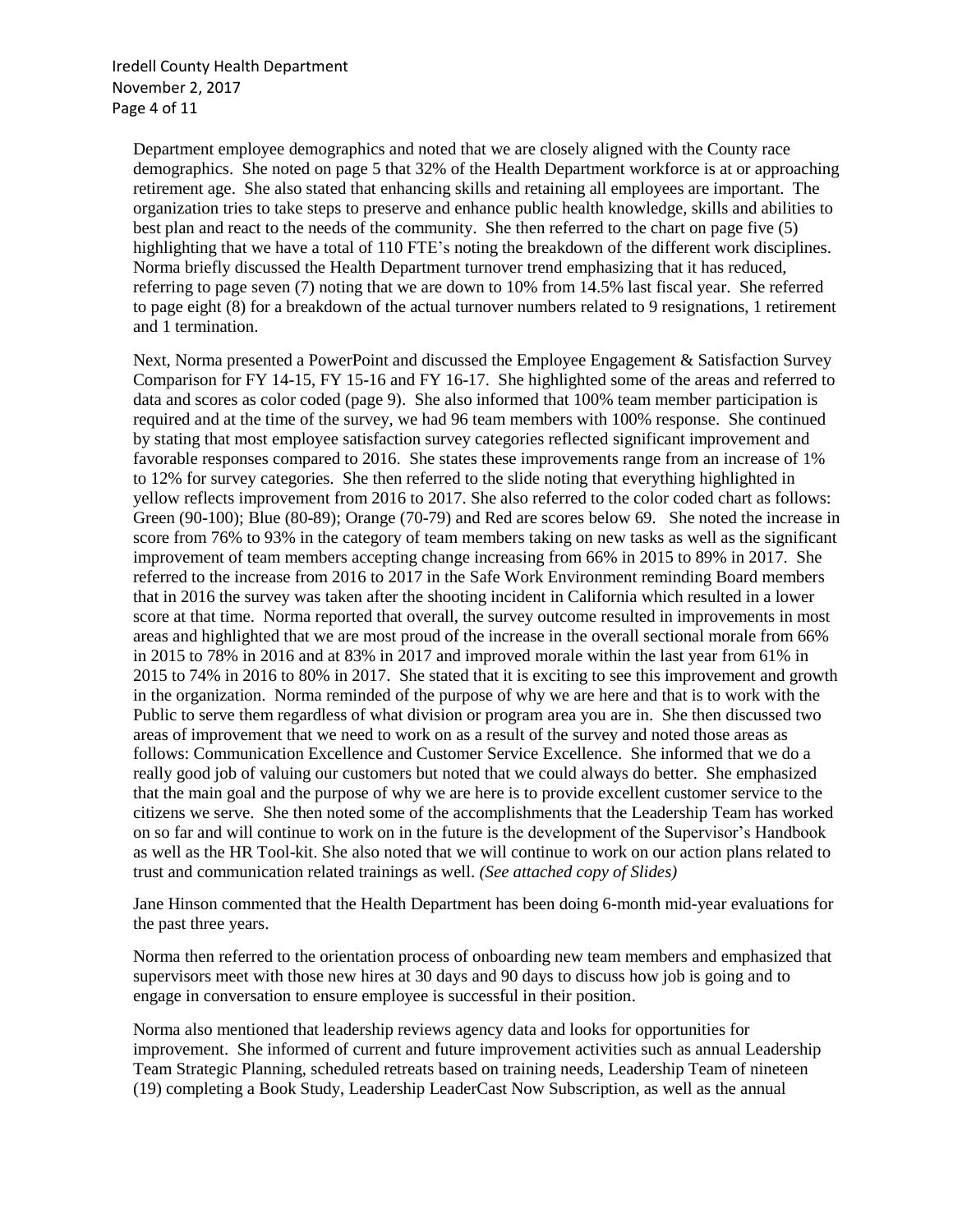Iredell County Health Department November 2, 2017 Page 5 of 11

Workforce Development Plan and the Satisfaction Survey and other continuous opportunities for team members to learn and connect.

Jane Hinson referred to the illustrations on the wall which were presented by a group of leaders during a recent Leadership Team Meeting focusing on their assigned chapters from the book study we are currently completing. She states they were quite innovative with their presentation and did an excellent job.

Lastly, Norma referred to the very comprehensive new team member orientation checklist. She emphasized that this document is very detailed but it ensures that every employee is given the opportunity receives the information needed to do their job successfully.

Norma asked if there were any questions or comments with regard to the Work Force Development Policy & Plans or the Employee Engagement Satisfaction Survey Results and Action Plans. Dr. Rob Monson commented this is remarkable data and expressed how incredible it has improved over the past two years.

Dr. Tim Burgiss also commented that these numbers are compelling and he recalls the turnover problems when he first came on board two years ago. Jane Hinson responded that she is very proud of the leadership team and gives them praise for their dedication and hard work in consistently implementing service excellence tools and processes that have impacted our increase in staff morale. Jane also noted that the Health Department has always completed internal exit interviews and review these to determine if there is anything we could do to improve the turnover rate.

Dr. Monson asked for a motion to approve the Work Force Development Policy & Plans/Employee Engagement Satisfaction Survey Results and Action Plans.

*A motion to approve the Work Force Development Policy & Plans/Employee Engagement Satisfaction Survey Results and Action Plans was made by Ben Loftis and seconded by Lisa Warren. Voting: Ayes- 9 ; Nays- 0.*

#### **c. Discussion and Approval of BOH Training Policy & BOH Training Manual Update***(Attachment 5 – Norma Rife)*

Norma Rife presented the BOH Training Policy for approval as well as updated the Board on the requirements related to their training manual per the Accreditation Benchmark. She informed the BOH Hand Books are comprehensively updated every 12 months and announced that in moving forward, the Health Department would be implementing an electronic version of the BOH Training Manual. She also reminded the BOH Orientation and Training Policy includes on-going training activities to include BOH rule-making authorities and responsibilities. She then highlighted some of the required training materials, such as the authorities and responsibilities of the local Board of Health and noted that as new members are appointed, they each are provided with these training materials. She then demonstrated the new and enhanced online electronic Board of Health Manual (Handbook) reviewing some of the topic areas such as links to Roberts Rules and Public Health Statutes. She noted that the electronic files will be updated throughout the year but emphasized that we will comprehensively update and review this resource at least once a year. She also stated that certain areas are password protected and that information will be shared individually with the board members*. (See attached slides)*

 Norma then asked if there were any questions regarding the BOH Training Policy or the implementation of the electronic version of the BOH Training Manual. There were no questions related to the BOH Training Policy or Electronic version of the BOH Training Manual.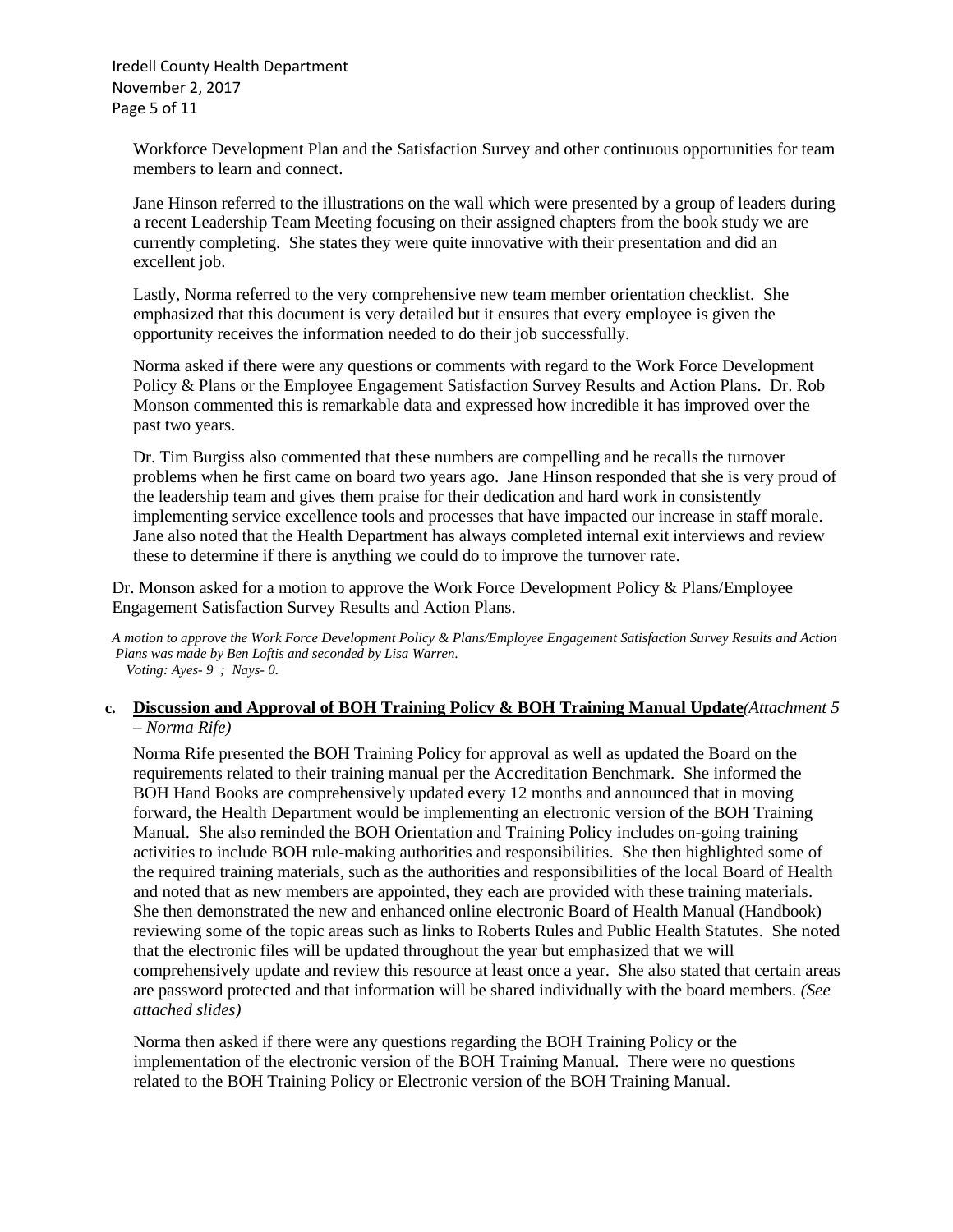Iredell County Health Department November 2, 2017 Page 6 of 11

Dr. Monson asked for a motion to approve the BOH Training Policy as well as move forward with implementing the electronic version of the BOH Training Manual to meet the accreditation guidelines and standards as noted by Mrs. Rife.

*A motion to approve the BOH Training Policy and implementation of the electronic version of the BOH Training Manual was made by Dr. Tiffany Hubbs and seconded by Candace Reeves. Voting: Ayes- 9 ; Nays- 0.*

#### **d. Request Approval of Budget Calendar (FY 2018-19)** *(Attachment 6 – Bill Griffith)*

 Bill Griffith presented the proposed Budget Calendar for FY 2018-19 for approval from the Board noting that a revised handout (dated 10/5/17) was distributed to each Board member prior to the start of the meeting tonight. He emphasized the revisions to this document as noted in red ink. He also informed that the February 2018 Board of Health Meeting is scheduled for the fourth (4th) Thursday evening of the Month. He stated this change of schedule is to allow adequate time preparation of the Budget in coordination with the County.

 Bill asked if there were any questions regarding the Budget Calendar for FY 2018-19. There were no Questions regarding the Budget Calendar for FY 2018-19.

Dr. Monson asked for a motion to approve the Budget Calendar for FY 2018-19 as noted in the revised copy handed out this evening.

*A motion to approve the Budget Calendar for FY 2018-19 was made by Commissioner Thomas Bowles and seconded by Dr. Tim Burgiss.*

 *Voting: Ayes- 9 ; Nays- 0.*

#### **e. Request Approval of Budget Write-Offs** *(Attachment 7 – Bill Griffith)*

Bill Griffith presented the Budget Write-Offs and informed that annually, the Iredell County Health Department brings their uncollected debt to the Board of Health for permission to write off in conjunction with 10A NCAC 43A .0206 and Accreditation Benchmark Activity 33.7. He informed that these accounts have had no activity since June 30, 2014 noting that we have sent the private pay clients 30, 60, and 90 day past due letters and once, annually, an attorney letter for those 120 days delinquent. He also stated that our Fee Policy maximizes the collection of fees and minimizes bad debt to the extent possible.

Bill asked if there were any questions regarding the request for approval of the Budget Write-Offs in the amount of \$23,415.12 for account balances with uncollected debt since June 30, 2014.

Dr. Burgiss questioned how it compares with past years. Bill informed that it is slightly higher than last year and Jane Hinson added that 3-4 years ago we were writing off several thousands of dollars in Medicaid uncollectables. She further stated that we do not have any Medicaid write-offs and about 4-5 years ago we were writing off close to \$50,000 which speaks volumes to the work of our staff involved with billing and collections.

Commissioner Bowles questioned how the Debt Set-Off Program works. Bill responded that once we submit the debt to the NC Debt Set-Off Program, the fees due are withheld from their tax refund and payment for debt is then made to Iredell County. Bill also stated that to submit an uncollected debt to the NC Debt Set-Off Program, we must have a valid social security number.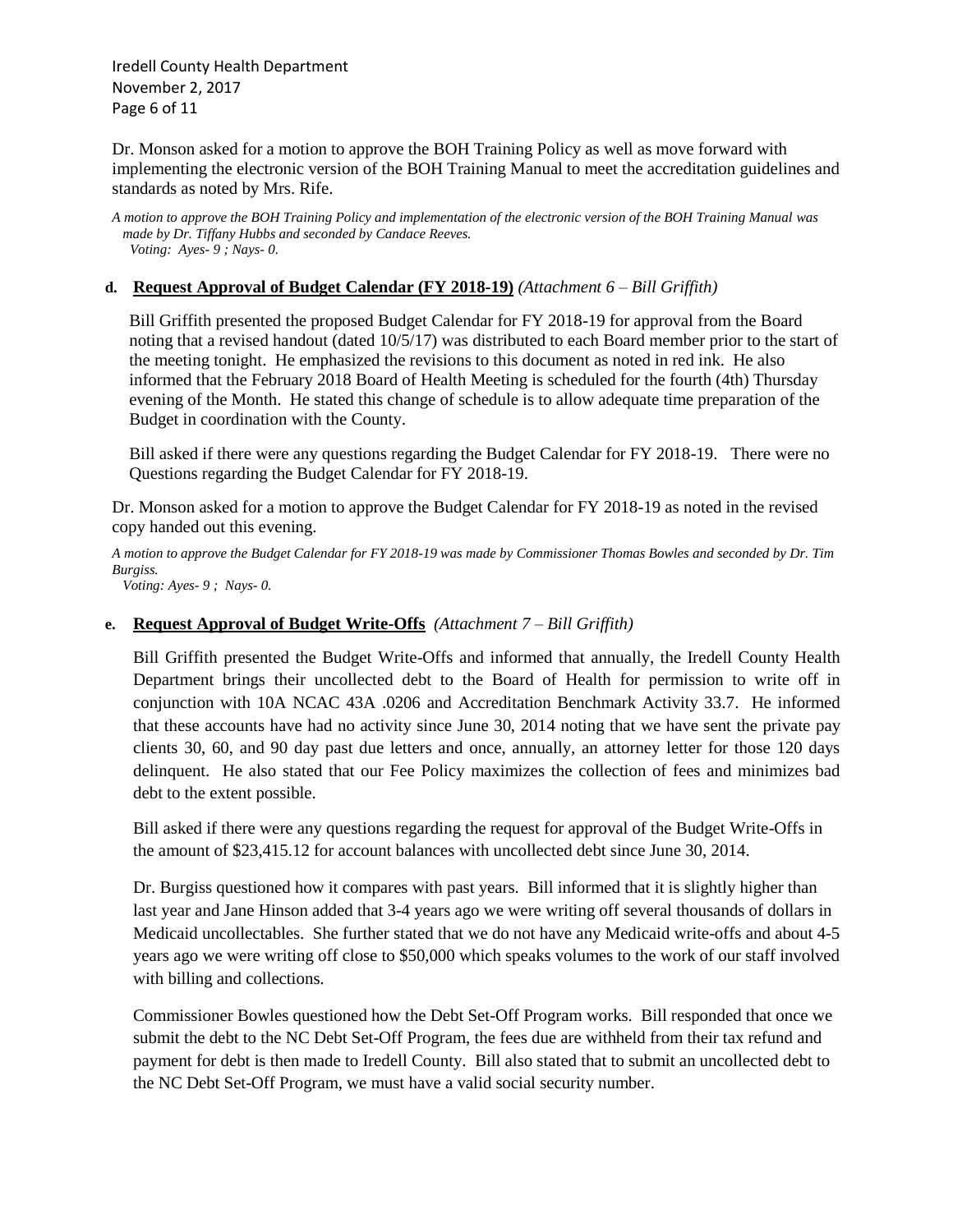Iredell County Health Department November 2, 2017 Page 7 of 11

Dr. Monson asked for a motion to approve the Budget Write-Offs in the amount of \$23,415.12 for account balances with uncollected debt since June 30, 2014.

*A motion to approve the Budget Write-Offs in the amount of \$23,415.12 for account balances with uncollected debt since June 30, 2014 was made by Commissioner Thomas Bowles and seconded by Lisa Warren. Voting: Ayes- 9 : Nays- 0.*

#### **VII. Items for Discussion and Action as Needed**

**a. Financial Report** *(Attachment 8 – August 2017; Handout A – September 2017 – Bill Griffith)* Bill Griffith referred to the financial reports labeled as Attachment 8 and noted that Handout A is the financial report for September 2017. He stated he had received the interim financials for the month ending October 31, 2017 and reported revenues are at 29% and expenditures are at 27%. Bill emphasized that our budget is not just about numbers, it reflects our revenues and expenditures which allow us to deliver essential services to the citizens of Iredell County.

 Bill then asked for board discussion related to the financial report given. There were no questions noted.

#### **b. Discussion of Decontamination of Meth Labs** *(Attachment 9 – Brady Freeman)*

 Brady Freeman reported that last fiscal year we had 6 meth labs and to date for this fiscal year, we have had 3, including one hotel. Brady stated that since he has started in his position, we have only had two successful remediation's, one resident and one private company remediation in a hotel. Brady then continued by explaining the roles of environmental health and the health director when a meth lab is identified in the county. He stated that typically we are notified by law enforcement or the SBI and respond immediately by posting a notice on the property warning all persons that the property shall not be occupied by any person until decontaminated in accordance with State Public Health Law and approved by the Iredell County Health Director. Brady stated the next step of the process is notifying the owner. He added this is sometimes a challenge in itself but once the owner is notified then a visit is scheduled with them to instruct them on the process of remediation in decontaminating the property for re-occupancy. He referred to the Meth Lab packet which includes paperwork required to be signed by the owner acknowledging their property was identified as a meth lab and that they have received information related to the required decontamination prior to re-occupancy. He then noted that the packet also includes a detailed list of information for pre- and post-decontamination plans as well.

 He also stated that this is regulated by the NC Department of Health and Human Services Occupational & Environmental Epidemiology Division, but public health enforces these regulations at the local level. Brady added that there are no specific environmental health authorizations or trainings related to decontamination and clean-up of properties identified as meth labs. We do not have the training or ability to do air quality testing as done by private remediation companies. Our local landfill will not take items removed from a home identified as a meth lab because it is considered hazardous waste. For these reasons, Brady recommends that the Board of Health establish a sub-committee to research these concerns and consider the development of a rule related to the decontamination and re occupancy of all Iredell County meth labs. He suggested that requiring a professional remediation company to certify these labs as safe for re-occupancy would better protect the health of the citizens of Iredell County and decrease the liability of the department.

Brady then asked if there were any questions or comments regarding his proposal.

 Commissioner Thomas Bowles questioned what would happen if there were an apartment complex noted as being a dwelling place for a meth lab but was only confined to one apartment. Brady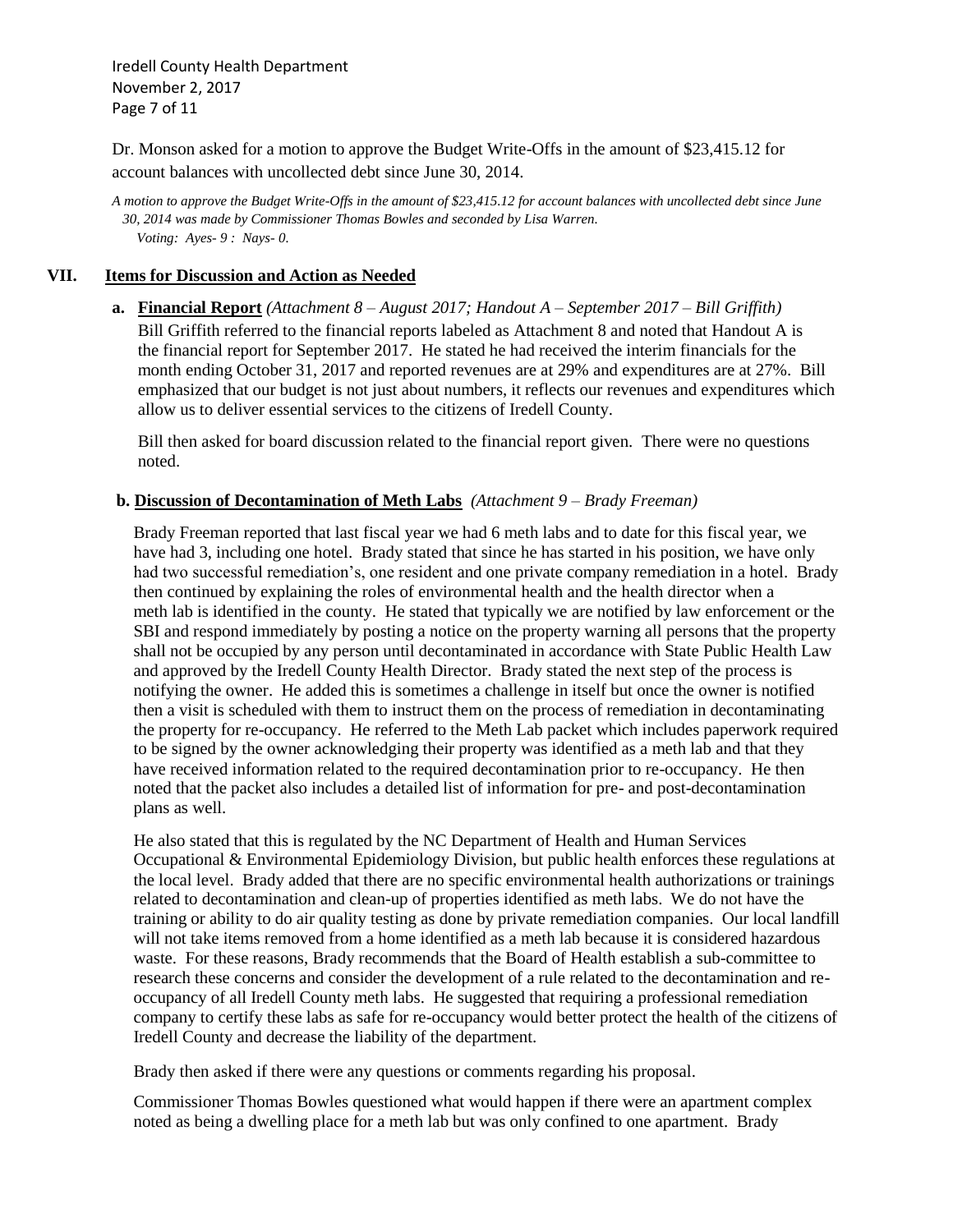Iredell County Health Department November 2, 2017 Page 8 of 11

 responded that it depends upon the type of ventilation system. He stated if the ventilation system is linked to all the rooms on the same floor of the meth lab, then it would shut down the entire floor.

 Dr. Monson asked for a motion from the Board of Health to move forward with establishing a Sub-Committee to study, review and research the possibility of developing a Rule related to meth lab decontamination and clean-up processes and procedures.

*A motion to develop a Decontamination of Meth Labs Sub-Committee was made by Commissioner Thomas Bowles and seconded by Dr. Tiffany Hubbs.* 

 *Voting: Ayes- 9 ; Nays- 0.*

 Dr. Monson then asked for volunteers from the Board of Health to participate on this newly formed Sub-Committee focusing on Decontamination of Meth Labs.

 Brady recommended at least one employee from the Environmental Health Division serve on the sub committee. Board members, Ben Loftis, Candace Reeves and Dr. Robert Monson all agreed to serve on the Sub-Committee. Lisa Warren suggested that we seek volunteers from Fire and Emergency Services as well as Law Enforcement to participate on the Sub-Committee too. She then recommended Tim Warren, who is the Fire Marshal for the Town of Mooresville, to serve on this sub committee. Jane Hinson will reach out to local law enforcement for a volunteer to serve as well.

#### **c. Health Director's Report** *(Handout B – Jane Hinson)*

 Jane Hinson discussed the following topics and referred to handout (**B**) that each BOH member was given relating to topics referenced in the Health Director's Report as noted below:

#### **Administration**

- Employees of the Month: Ronnie Moore, Security Guard was the August Employee of the Month. Julia Sears, Dental Clinic Management Support was the September Employee of the Month.
- Cost Report: The fiscal year 16-17 cost report has been submitted.
- Personnel: Welcome to Jessica Ridgway who joined our staff on October 16, 2017 assuming the role as our Administrative Officer.
- KRONOS: The activities project is on hold due to staff turnover at KRONOS
- CureMD: The first week of October automatic eligibility verification was enabled. The system will automatically verify eligibility one day prior to appointment if insurance is in the system. This feature saves staff time from having to manually check eligibility in NC Tracks every time insurance (Medicaid) is added or modified.
- Wellness Clinic: Iredell County opened an employee wellness clinic on October 1, 2017. Employees can use the clinic for primary care and sick visits without cost. Lab work is also free of charge. The clinic is staffed with a Nurse Practitioner and will be open 26 hours a week. All required new hire physicals and annual health risk assessments will be completed at the clinic. 16 hours a week of free physical therapy services are also offered at the clinic.
- North Carolina Public Health Association Partners in Public Health Distinguished Group Award: Partners Behavioral Health was given this award at the NCPHA Fall Educational Conference in Asheville on September 28, 2017. Our health department nominated Partners for the award based on their partnership with us related to our substance misuse prevention work.
- NC DHHS Secretary Visit: Secretary Mandy Cohen visited with the Executive Leadership Team on Thursday, October 19<sup>th</sup> to learn about our programs and services. She was also accompanied by Danny Staley, the Director of the Division of Public Health.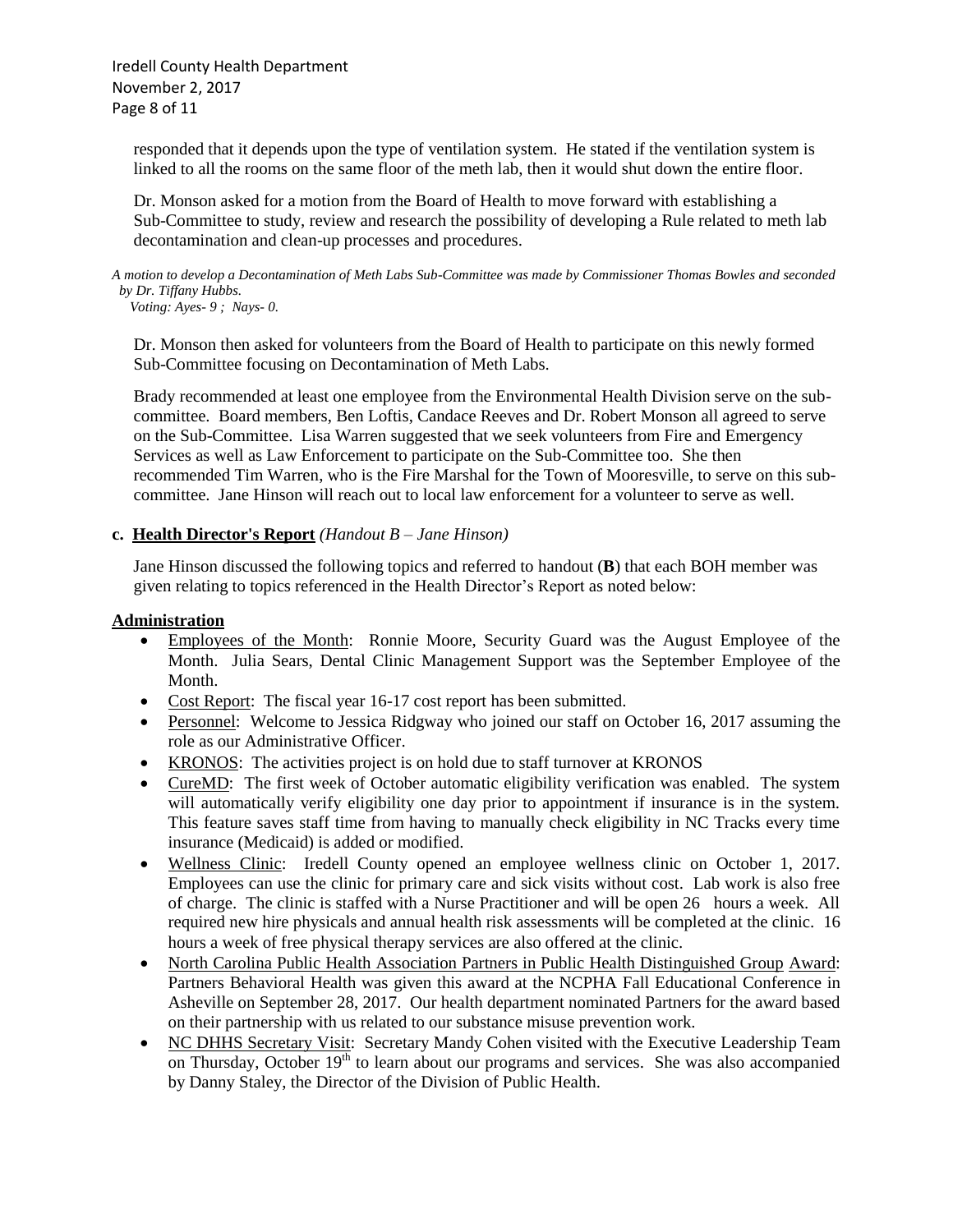Iredell County Health Department November 2, 2017 Page 9 of 11

# **Clinical**

- School Vaccinations: The immunization clinic has been busy in August and September because of required back to school immunizations
- Flu Vaccine: We started offering flu vaccine on September 13, 2017. This is a walk-in service in Statesville and by appointment in Mooresville.
- NC Public Health Emergency Preparedness Program: The program monitoring audit held on October 10, 2017 resulted in no non-compliance issues.
- Triad Healthcare Preparedness Coalition Exercise: Sam Migit participated in this long term care facility tabletop exercise on October 5, 2017.

# **PHDP**

- Substance Misuse Prevention Specialist: An offer of employment has been made to our leading candidate.
- Statesville ABC Alcohol and Substance Abuse Education Grant: The Statesville ABC Board awarded the health department \$10,000 in grant funding to be used for alcohol or substance use treatment, research or prevention education. The funding will be used to help support salary expenses for the Substance Misuse Prevention Specialist position.
- Project Alert: This substance misuse prevention program is being taught 4 days a week by Caroline Hager, Health Education Specialist, in the following schools: Troutman Elementary, Woodland Heights, Lake Norman Elementary and Coddle Creed Elementary. Around 40 children participate in each session.

# **Environmental Health**

- Public Health All-Star Award: Brady Freeman received the Public Health All-Star award at the NC Public Health Association's Annual Fall Educational Conference in Asheville on September 28, 2017.
- Personnel: Danielle Wieberg, FPF EHS, received her authorization in the Childhood Lead Poisoning Prevention Program.
- Recruitment: We are still actively recruiting for the OSWP Technician and Specialist positions.
- Food Protection Educational Sessions: Food Protection staff are offering several food protection classes to restaurants in the community over the next several months.

# **Drug-Alcohol Abuse Free Iredell**

- "Help and Hope Community Educational Event": Over 100 people attended this event on October 24, 2017 at the Statesville Civic Center.
- "Treat the Disease; Stop the Sigma" educational event: Will be held at Williamson Chapel UMC in Mooresville on Saturday, February 17, 2018. Partners Behavioral Health has engaged Dr. Omar Manejwala to speak. Dr. Betsey Tilson, the NC DHHS Medical Director and State Health Director will also be speaking.

# **Legislation**

• Senate Bill 16: Our legislators voted to override the Governor's veto to this legislation that includes a provision to allow septic systems that were permitted from January 1, 2000 to January 1, 2015 to remain valid through January 1, 2020 unless there are changes in the hydraulic flows of wastewater characteristics from the original local health department evaluation. Local public health concerns include: 1) the potential for files to be purged since 2000 2) the re-activation of permits issued incorrectly and 3) new technology that has been developed since 2000. DPH-Environmental Health Branch is developing guidance for local health departments related to the legislation.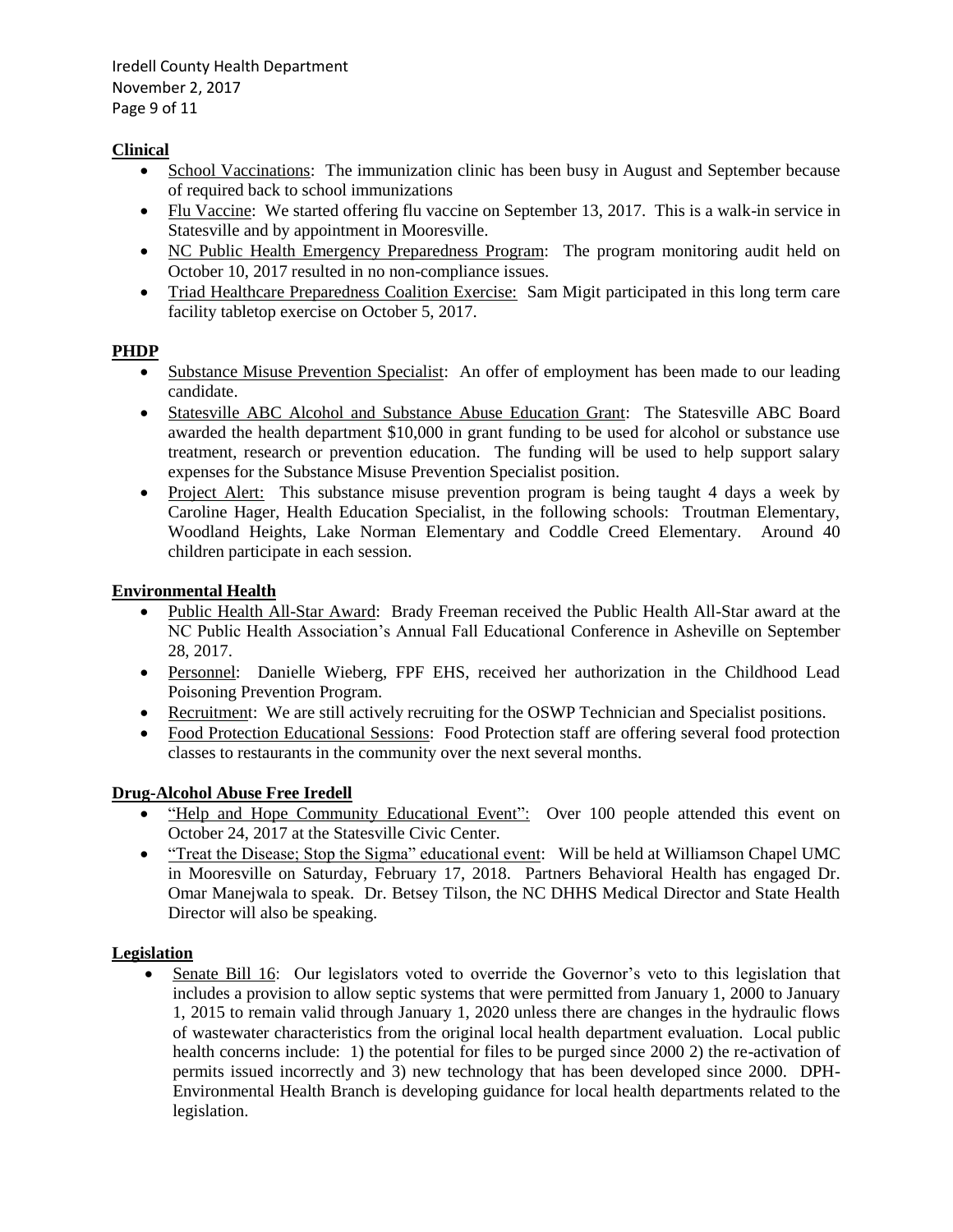Iredell County Health Department November 2, 2017 Page 10 of 11

> • Administrative Code 10A NCAC 41A .0302 (Sale of Turtles): This administrative rule change allows the sale of turtles with a carapace length of greater than 4 inches. The rule change aligns the law with the FDA requirements for the sale of turtles. Turtles with carapaces of less than 4 inches can be sold for scientific or educational purposes, for food purposes or by wholesale establishments to other wholesale establishments outside of the State of NC subject to the applicable state and federal laws.

|                            | 2014               | 2015               | 2016               |
|----------------------------|--------------------|--------------------|--------------------|
| <b>Total Infant Deaths</b> | 13                 | 18                 | 16                 |
| Total Rate per 1000        | 7.3                | 9.3                | 8.3                |
| births                     |                    |                    |                    |
| White                      | 4 deaths 3.2 rate  | 12 deaths 8.7 rate | 11 deaths 8.4 rate |
| <b>African American</b>    | 7 deaths 27.2 rate | 5 deaths 18.7 rate | 3 deaths 9.8 rate  |
| <b>American Indian</b>     | 1 death 1000 rate  | 0 deaths           | 0 deaths           |
| <b>Hispanic</b>            | 0 deaths           | 1 death 5.1 rate   | 2 deaths 8.8 rate  |
| Other                      | 1 death 10.9 rate  | 0 deaths           | 0 deaths           |

#### **2016 Infant Mortality Data**

#### **d. Activity Summary** *(Handout C – Jane Hinson)*

Jane reported on the data noted in the Activity Summary highlighting that our pregnancy test numbers went from 18 to 48. The number of immunizations shows an increase. Jane noted that we also did a tremendous amount of TB skin test highlighting an increase from 15 to 102. She reported that we have completed a lot of sports physicals, college physicals and new permits for restaurants. She also informed of a positive rabies case involving a skunk that was reported this week.

Jane then asked if there were any questions with regard to the Activity Summary. There were no questions or comments regarding the data presented in the Activity Summary.

#### **VIII. Open Session: Other Discussion**

Dr. Robert Monson then asked if there was any additional discussion. There was no additional discussion noted.

#### **IX. Adjournment**

Dr. Robert Monson asked for a motion to adjourn the meeting.

*A motion to adjourn the meeting at 8:55 p.m. was made by Commissioner Thomas Bowles and seconded by Lisa Warren. Voting: Ayes- 9 ; Nays- 0.*